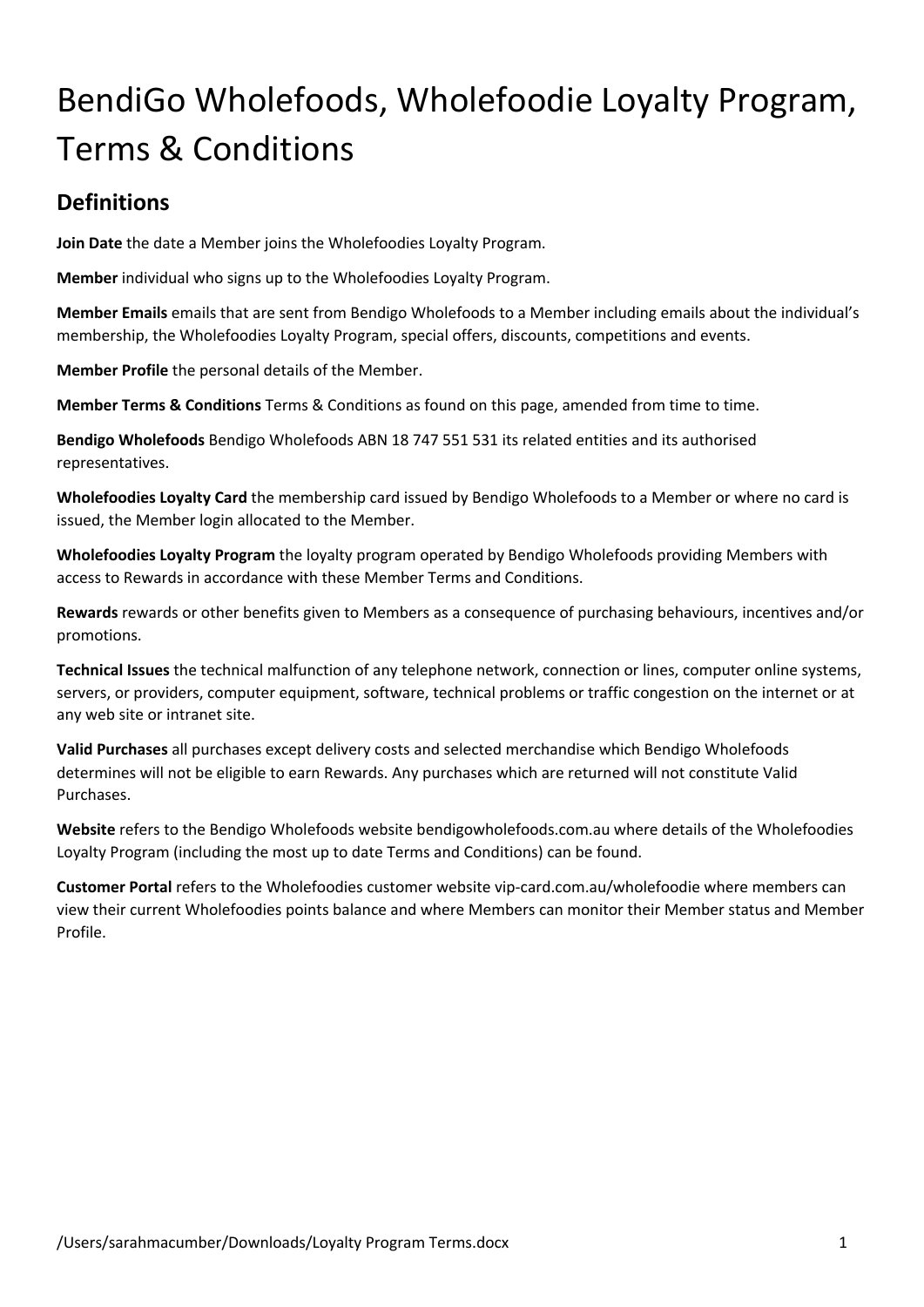#### **General**

- 1. Individuals who join the Wholefoodies Loyalty Program agree to be bound by these Member Terms and Conditions.
- 2. The Member Terms and Conditions may be modified at any time without prior notification by Bendigo Wholefoods in its absolute discretion. Any modification to the Member Terms and Conditions may be applied to a Member retrospectively.
- 3. Bendigo Wholefoods will not accept any liability for any Member Email that is misdirected, lost or not received.
- 4. Bendigo Wholefoods will not accept any liability for any Technical Issues that may cause damage to any computer related to or used in connection with the Wholefoodies Loyalty Program.
- 5. Bendigo Wholefoods may collect personal information from Members for the purpose of facilitating the Wholefoodies Loyalty Program. Personal information will be handled in accordance with Wholefoodies Privacy Policy.
- 6. Bendigo Wholefoods reserves the right to cancel, terminate, modify or suspend the Wholefoodies Loyalty Program or any aspect of it or at its election, to payout any Rewards, reset Spend Balances, at any time and without notice. Without limitation to the foregoing rights, Bendigo Wholefoods reserved the right to transfer Members to such other loyalty program owned, operated, managed or administered by Bendigo Wholefoods or 'associated entities' as those terms are defined in Corporations Act 2001 (Cth).
- 7. Bendigo Wholefoods may, at any time and in its absolute discretion, require a Member to provide to Bendigo Wholefoods proof of identification (in a form requested by Bendigo Wholefoods) for Bendigo Wholefoods to verify the authenticity of a Member's membership and compliance with the Member Terms and Conditions. Failure to provide proof of identification may result in termination of a Member's involvement in the Wholefoodies Loyalty Program.
- 8. Bendigo Wholefoods will not be liable for any tax liability incurred by a Member in connection with the Wholefoodies Loyalty Program, including that incurred in the provision and/or utilisation of Rewards.
- 9. These Member Terms and Conditions are to be read in conjunction with any additional conditions associated with Rewards, including without limitation with other relevant Bendigo Wholefoods policies and or terms and conditions.
- 10. Bendigo Wholefoods' decision in relation to all matters arising in relation to the Wholefoodies Loyalty Program is final and binding.
- 11. Any failure or delay by Bendigo Wholefoods in exercising its rights under these terms does not constitute a waiver of those rights. Any waiver by Bendigo Wholefoods must be in writing and signed by an authorised officer of Bendigo Wholefoods.
- 12. Nothing in these Member Terms & Conditions is intended to contravene any applicable law. To the extent that any provisions in these Member Terms and Conditions is invalid or unenforceable, it is to be read down so as to be valid and enforceable, and otherwise must be severed to the extent of any invalidity or unenforceability, without affecting the remaining provisions of these Member Terms & Conditions.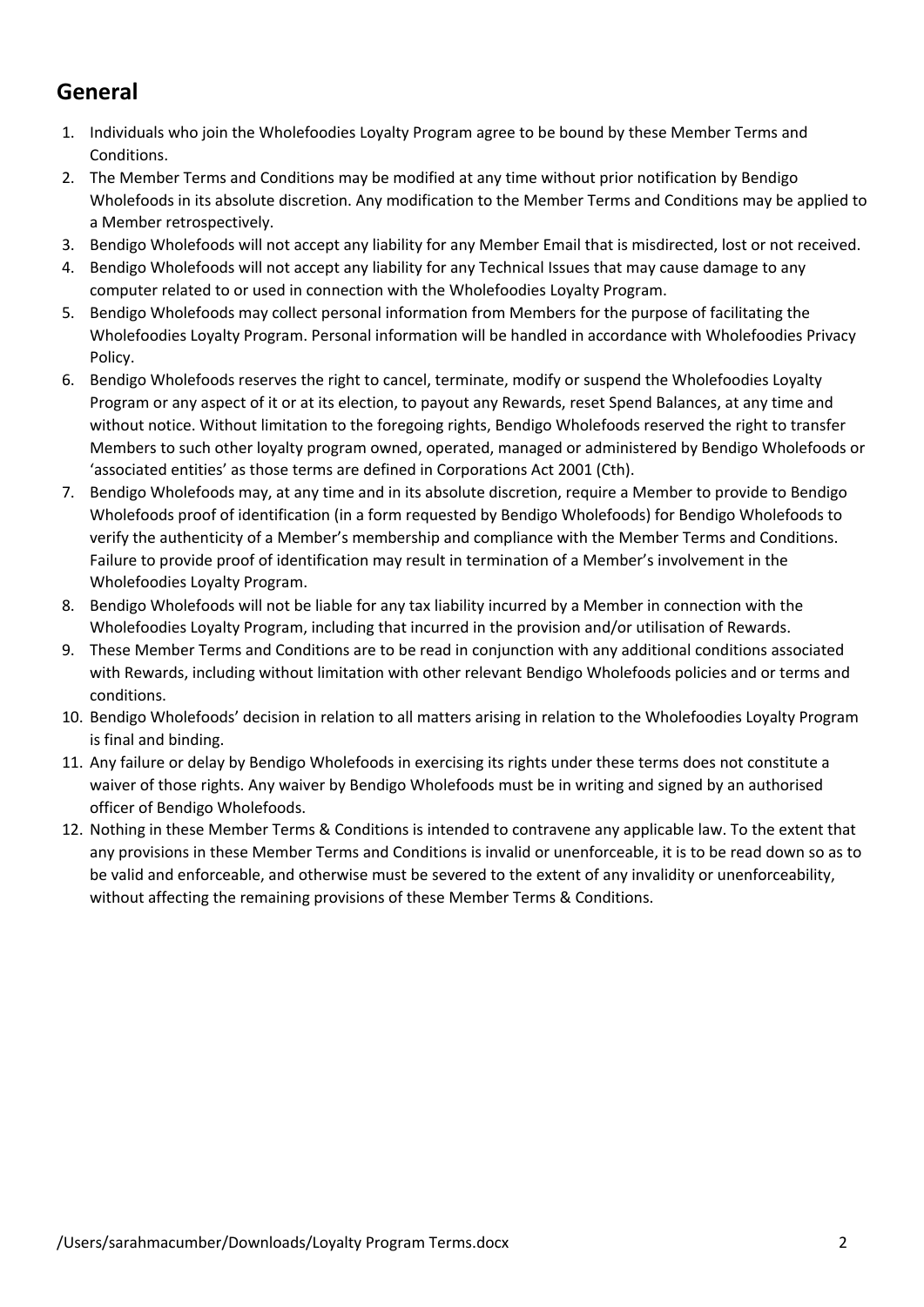## **Membership**

- 1. Membership of the Wholefoodies Loyalty Program is open to individuals who are 18 years or older with a unique email address.
- 2. Membership of the Wholefoodies Loyalty Program is not open to employees of Bendigo Wholefoods or Wholefoods Kitchen.
- 3. An individual becomes a Member as at the Join Date.
- 4. An individual is deemed to be a Member when they sign up in store and or use their Wholefoodies Loyalty Card during a transaction and/or earn or redeem Rewards.
- 5. When joining in-store, a sales consultant will record the individual's full name, email address and Phone Number at the register. Other details may be optionally recorded. An individual may update their Member Profile at any time by visiting the Customer Portal. It is the Member's responsibility to update their Member Profile including their email, surname, birthday and mobile phone number. If a Member has not provided or updated Bendigo Wholefoods with correct details, Bendigo Wholefoods may not be able to contact the Member about their membership, Rewards, special offers or entry to competitions.
- 6. At any time, Members may only have one account for the Wholefoodies Loyalty Program and one corresponding Wholefoodies Loyalty Card. Members may not transfer their account or Rewards to another person.
- 7. Bendigo Wholefoods reserves the right to modify, refuse or terminate a Member's account for the Wholefoodies Loyalty Program without notice or reason and at its absolute discretion.
- 8. A Member may end their membership at any time by contacting Bendigo Wholefoods' Customer Service team on (03) 5443 9492 or by email to shop@bendigowholefoods.com.au.
- 9. By joining the Wholefoodies Loyalty Program, an individual consents to Bendigo Wholefoods contacting them to provide them with consumer or marketing information and notifying them of Rewards or other products and special offers.

# **Wholefoodies Loyalty Card**

- 1. Once a Member has completed the application process in store, their Wholefoodies Loyalty Card will be issued directly at point of sale.
- 2. Members may record spend and otherwise utilise the benefits of the Wholefoodies Loyalty Program without their Wholefoodies Loyalty Card, for purchases in store, by providing an alternative form of identification displaying the Member's name and address.
- 3. The Wholefoodies Loyalty Card remains the property of Bendigo Wholefoods at all times.
- 4. One Wholefoodies Loyalty Card will be issued per Member on or after the Member's Join Date.
- 5. A current Wholefoodies Loyalty Card, or alternative form of photo identification displaying name and address must be presented by the Member for all transactions in-store including (but not limited to) requests for discounts, recording of purchases, redeeming Rewards or in response to any promotional activity specific to the Wholefoodies Loyalty Program.
- 6. Only one Wholefoodies Loyalty Card can be presented for each transaction.
- 7. Members must notify Bendigo Wholefoods immediately if their Wholefoodies Loyalty Card is lost, stolen or misplaced. Bendigo Wholefoods does not accept any responsibility or liability for any loss of a Member's Wholefoodies Loyalty Card or for any unauthorised redemption of Rewards.
- 8. If an individual misplaces their Wholefoodies Loyalty Card they can go in store and request a new card to be issued.
- 9. If Bendigo Wholefoods invites a Member to a special event they may be required to show their Wholefoodies Loyalty Card or photo identification to gain entry or any applicable offers or discounts.